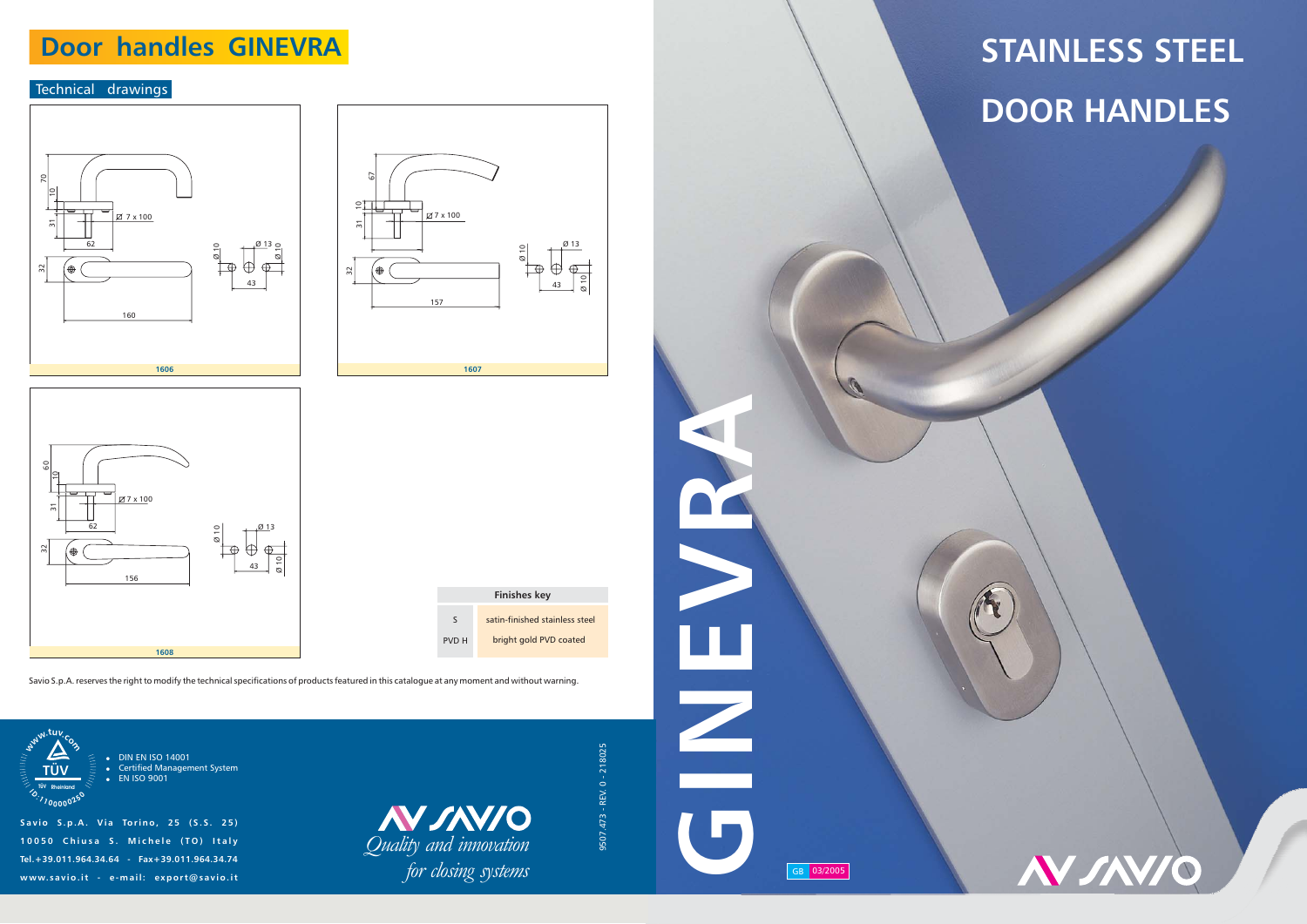#### **SATIN FINISHED - GOLD PVD COATED**



| Art.   | <b>Description</b>                                                                                                                                                                                                                        | Pcs.                     | <b>Finishes</b> |
|--------|-------------------------------------------------------------------------------------------------------------------------------------------------------------------------------------------------------------------------------------------|--------------------------|-----------------|
| 1642   | Stainless steel (AISI 304) double door handle with return spring and square spindle 8x120 mm, 2<br>escutcheons for shaped cylinder, 8 stainless steel countersunk head screws Ø 4,2x19.                                                   | $\mathcal{P}$<br>couples | S, PVD H        |
| 1642.1 | Like 1642, but with escutcheons for oval cylinder.                                                                                                                                                                                        | couples                  | S. PVD H        |
| 1606   | Stainless steel (AISI 304) snap latch, distance between centres 43 mm, square spindle 7 mm, 2<br>stainless steel countersunk head screws M5x45. It can be combined with mouvement<br>mechanisms MONO (art. 1200/7) and DUO (art. 1201/7). | 2<br>pieces              | S, PVD H        |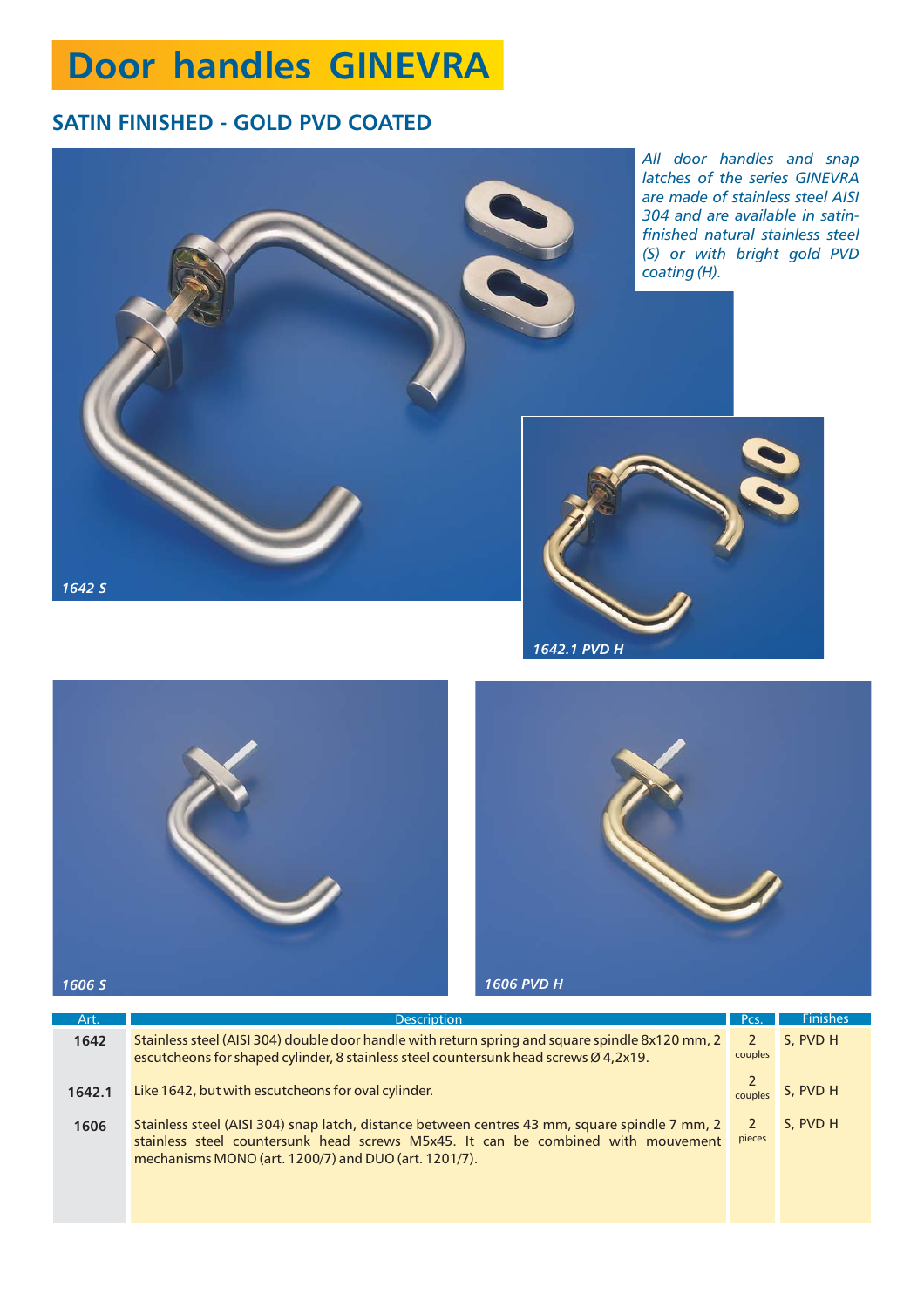### **SATIN FINISHED - GOLD PVD COATED**







| Art.   | <b>Description</b>                                                                                                                                                                                                                        | Pcs.                     | <b>Finishes</b> |
|--------|-------------------------------------------------------------------------------------------------------------------------------------------------------------------------------------------------------------------------------------------|--------------------------|-----------------|
| 1643   | Stainless steel (AISI 304) double door handle with return spring and square spindle 8x120 mm,<br>2 escutcheons for shaped cylinder, 8 stainless steel countersunk head screws Ø 4,2x19.                                                   | $\mathcal{P}$<br>couples | S. PVD H        |
| 1643.1 | Like 1643, but with escutcheons for oval cylinder                                                                                                                                                                                         | couples                  | S. PVD H        |
| 1607   | Stainless steel (AISI 304) snap latch, distance between centres 43 mm, square spindle 7 mm, 2<br>stainless steel countersunk head screws M5x45. It can be combined with mouvement<br>mechanisms MONO (art. 1200/7) and DUO (art. 1201/7). | <sup>2</sup><br>pieces   | S, PVD H        |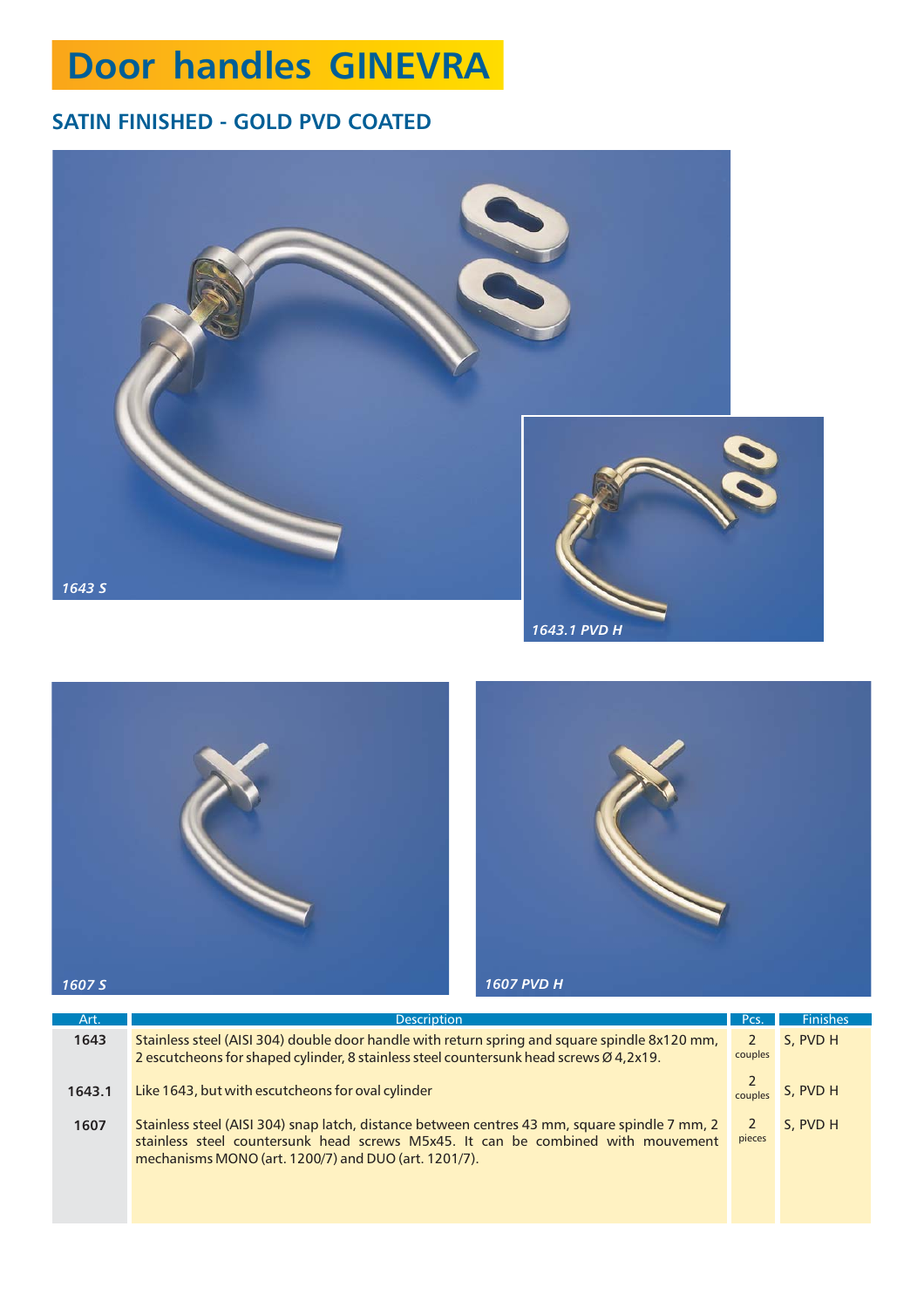### **SATIN FINISHED - GOLD PVD COATED**







| Art.   | <b>Description</b>                                                                                                                                                                                                                        | Pcs.                     | <b>Finishes</b> |
|--------|-------------------------------------------------------------------------------------------------------------------------------------------------------------------------------------------------------------------------------------------|--------------------------|-----------------|
| 1644   | Stainless steel (AISI 304) double door handle with return spring and square spindle 8x120 mm,<br>2 escutcheons for shaped cylinder, 8 stainless steel countersunk head screws Ø 4,2x19.                                                   | $\mathcal{P}$<br>couples | S. PVD H        |
| 1644.1 | Like 1644, but with escutcheons for oval cylinder                                                                                                                                                                                         | couples                  | S. PVD H        |
| 1608   | Stainless steel (AISI 304) snap latch, distance between centres 43 mm, square spindle 7 mm, 2<br>stainless steel countersunk head screws M5x45. It can be combined with mouvement<br>mechanisms MONO (art. 1200/7) and DUO (art. 1201/7). | <sup>2</sup><br>pieces   | S. PVD H        |